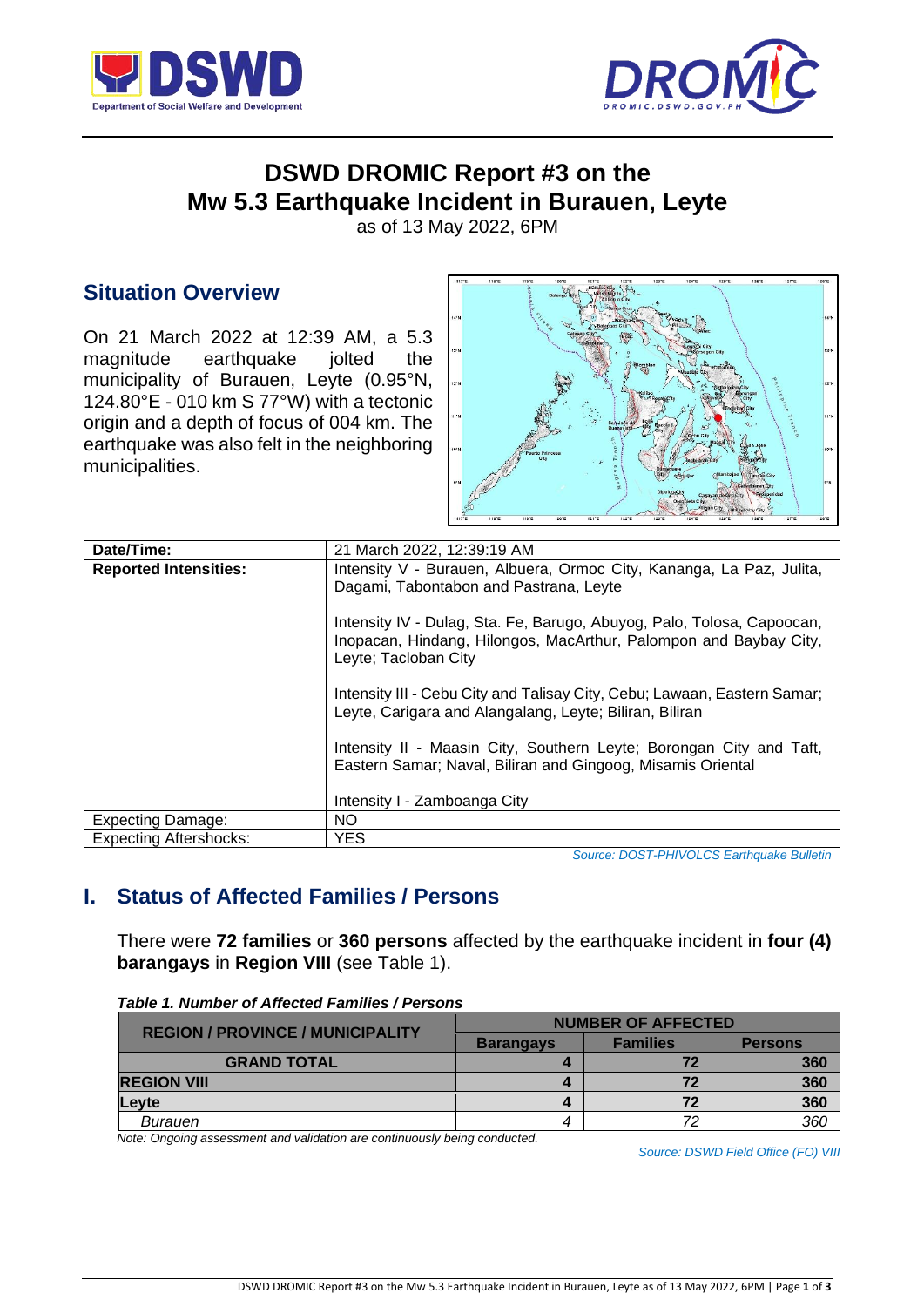



## **II. Status of Displaced Population**

### **a. Outside Evacuation Center**

There is **one (1) family** or **one (1) person** temporarily staying with relatives or friends in **Burauen, Leyte** (see Table 2).

#### *Table 2. Number of Displaced Families / Persons Outside Evacuation Center*

|                                         | <b>NUMBER OF DISPLACED</b> |            |                |            |  |
|-----------------------------------------|----------------------------|------------|----------------|------------|--|
|                                         | <b>OUTSIDE ECS</b>         |            |                |            |  |
| <b>REGION / PROVINCE / MUNICIPALITY</b> | <b>Families</b>            |            | <b>Persons</b> |            |  |
|                                         | <b>CUM</b>                 | <b>NOW</b> | <b>CUM</b>     | <b>NOW</b> |  |
| <b>GRAND TOTAL</b>                      |                            |            |                |            |  |
| <b>REGION VIII</b>                      |                            |            |                |            |  |
| Levte                                   |                            |            |                |            |  |
| Burauen                                 |                            |            |                |            |  |

*Note: Ongoing assessment and validation are continuously being conducted.*

*Source: DSWD FO VIII*

## **III. Damaged Houses**

### There were **71 partially damaged houses** in **Region VIII** (see Table 3).

#### *Table 3. Number of Damaged Houses*

| <b>REGION / PROVINCE / MUNICIPALITY</b> | <b>NO. OF DAMAGED HOUSES</b> |         |                  |
|-----------------------------------------|------------------------------|---------|------------------|
|                                         | Total                        | Totallv | <b>Partially</b> |
| <b>GRAND TOTAL</b>                      | 71                           |         |                  |
| <b>REGION VIII</b>                      | 71                           |         |                  |
| Levte                                   | 71                           |         |                  |
| Burauen                                 | 71                           |         |                  |

*Note: All houses were partially damaged based on the validated report submitted by DSWD-FO VIII. Hence, ongoing assessment and validation are continuously being conducted.*

*Source: DSWD FO VIII*

## **IV. Response Actions and Interventions**

## **a. Standby Funds and Prepositioned Relied Stockpile**

|                     |                                |                          | <b>TOTAL</b>             |                                                                     |                                                          |
|---------------------|--------------------------------|--------------------------|--------------------------|---------------------------------------------------------------------|----------------------------------------------------------|
| <b>OFFICE</b>       | <b>STANDBY</b><br><b>FUNDS</b> |                          | <b>FAMILY FOOD PACKS</b> | <b>OTHER FOOD</b><br><b>AND NON-</b><br><b>FOOD ITEMS</b><br>(FNIs) | <b>STANDBY</b><br><b>FUNDS &amp;</b><br><b>STOCKPILE</b> |
|                     |                                | <b>QUANTITY</b>          | <b>TOTAL COST</b>        |                                                                     |                                                          |
| <b>TOTAL</b>        | 18,679,177.04                  | 48,839                   | 30,862,099.27            | 241,303,692.80                                                      | 290,844,969.11                                           |
| <b>DSWD CO</b>      | 13,679,177.04                  | $\overline{\phantom{a}}$ |                          |                                                                     | 13,679,177.04                                            |
| NRLMB-NROC          |                                | 24,110                   | 15,261,630.00            | 159,547,321.03                                                      | 174,808,951.03                                           |
| NRLMB-VDRC          |                                | 829                      | 553,910.00               | 48,479,902.40                                                       | 49,033,812.40                                            |
| <b>DSWD FO VIII</b> | 5,000,000.00                   | 23,900                   | 15,046,559.27            | 33,276,469.37                                                       | 53,323,028.64                                            |

*Note: Inventory Summary is as of 13 May 2022, 4PM. Replenishment of standby funds for DSWD CO is being processed. Source: DSWD-DRMB and DSWD-NRLMB*

## **2. Standby Funds**

- **P13.68 million Quick Response Fund (QRF) at the DSWD Central Office.**
- **P5 million available at DSWD FO VIII.**